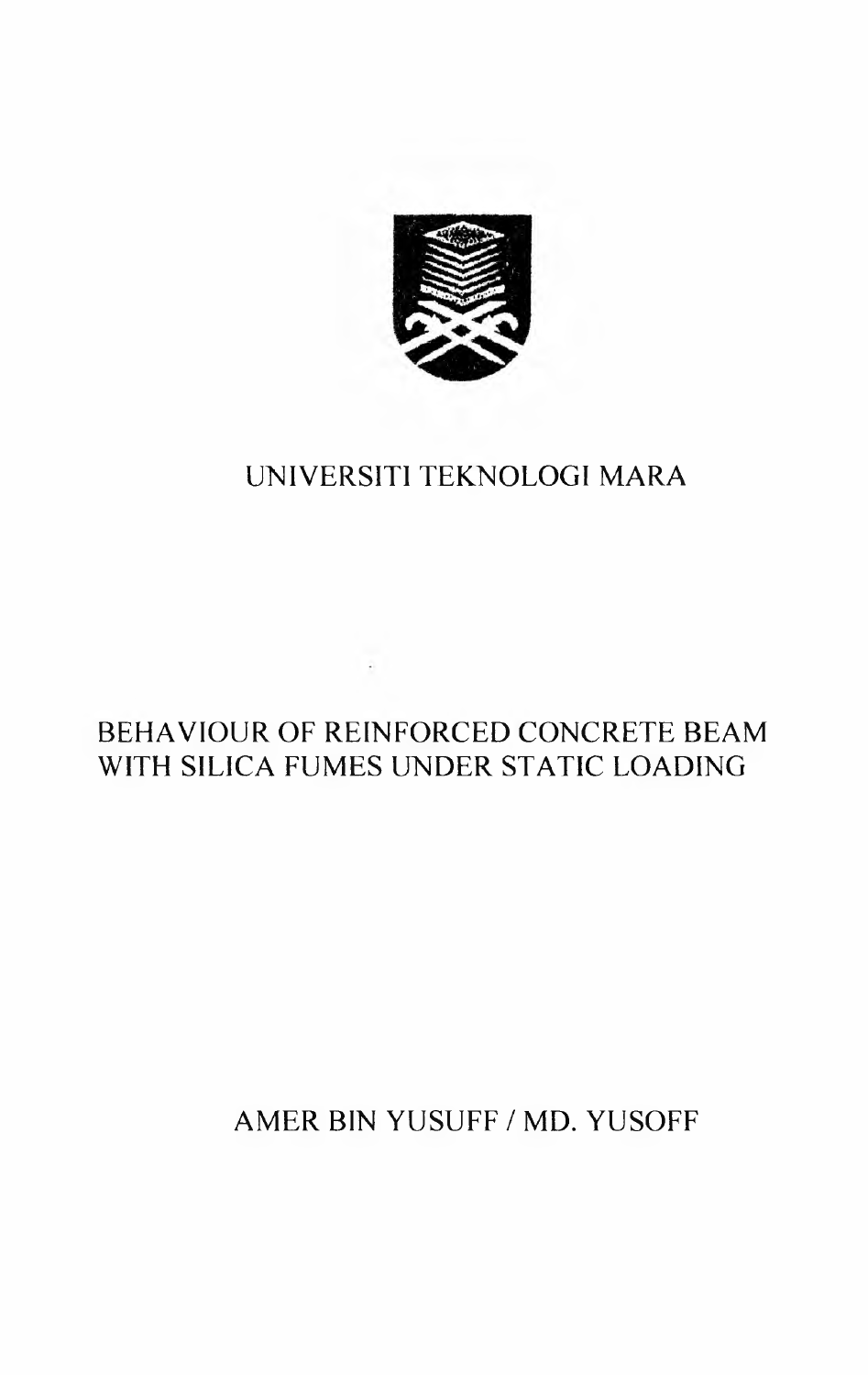I hereby declare that this report has not been submitted, either in the same or different form, to this or any other University for a degree, and except where reference is made to the work of others, it is believed to be original

(AMER BIN YUSUFF / MD. YUSOFF)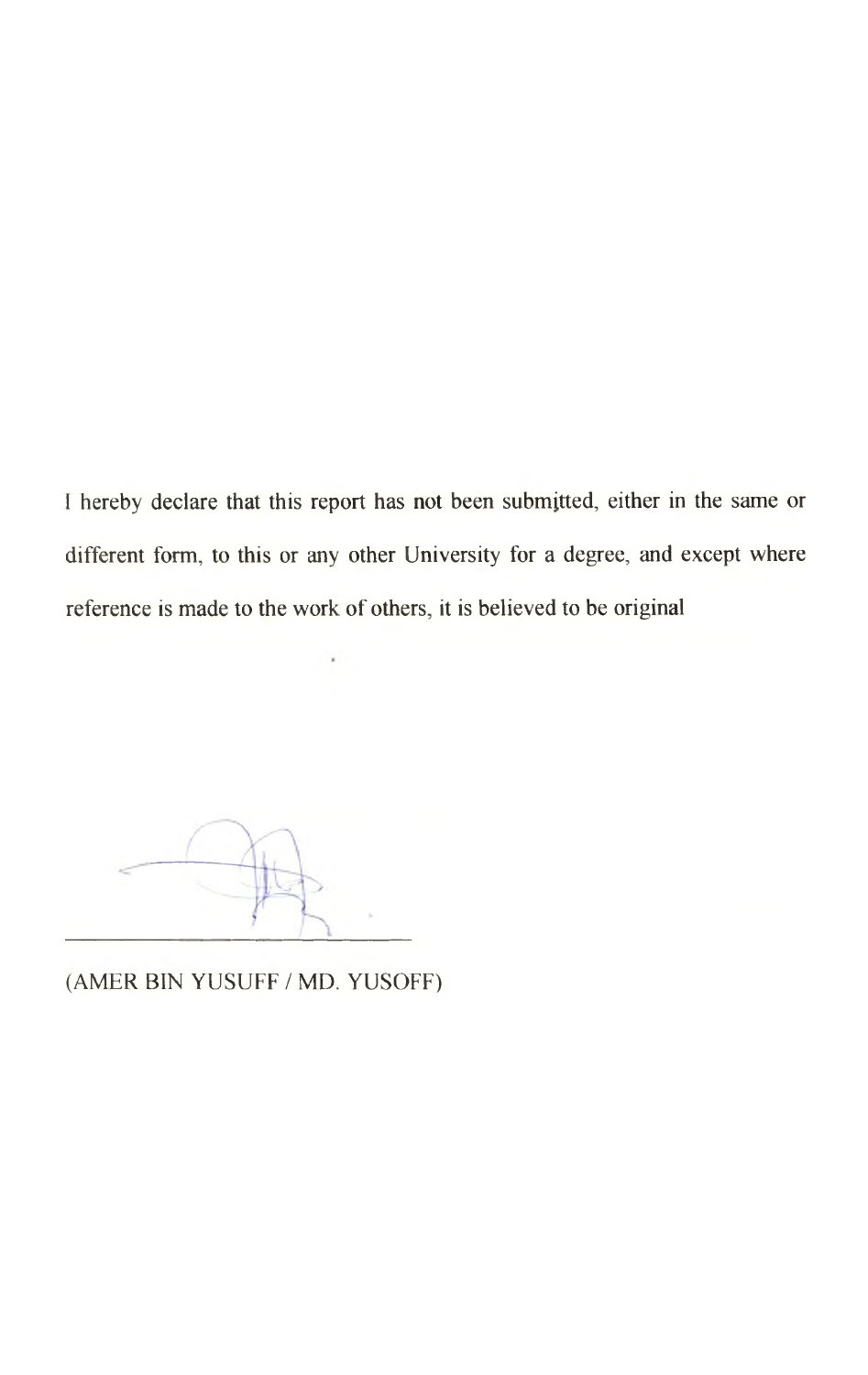#### **ABSTRACT**

The purpose of this study is to study behaviour of high strength reinforced concrete of grade 60 incorporating silica fumes by replacement at 8%, 12%, 16%, and 20% to weight of cement with water cement ratio of 0.3 cured in room temperature under static load. Structure properties have been investigated are crack pattern and location occur, deflection and modulus of elasticity due to bending of reinforced concrete respectively. Four numbers of beam with respective percentage of silica fumes are casted and underwent static load test to failure.

This laboratory study are done in the Civil Engineering Laboratory, UiTM Shah Alam by using 1000KN Universal Testing Machine. The result obtain shows by replacing certain percentage of silica fumes (SF) into concrete have increase the concrete strength and 16% of replacement are give the best result such as higher concrete compression strength and higher ultimate load at failure. The results also show the different behaviour of beam contain different percentage of silica fumes.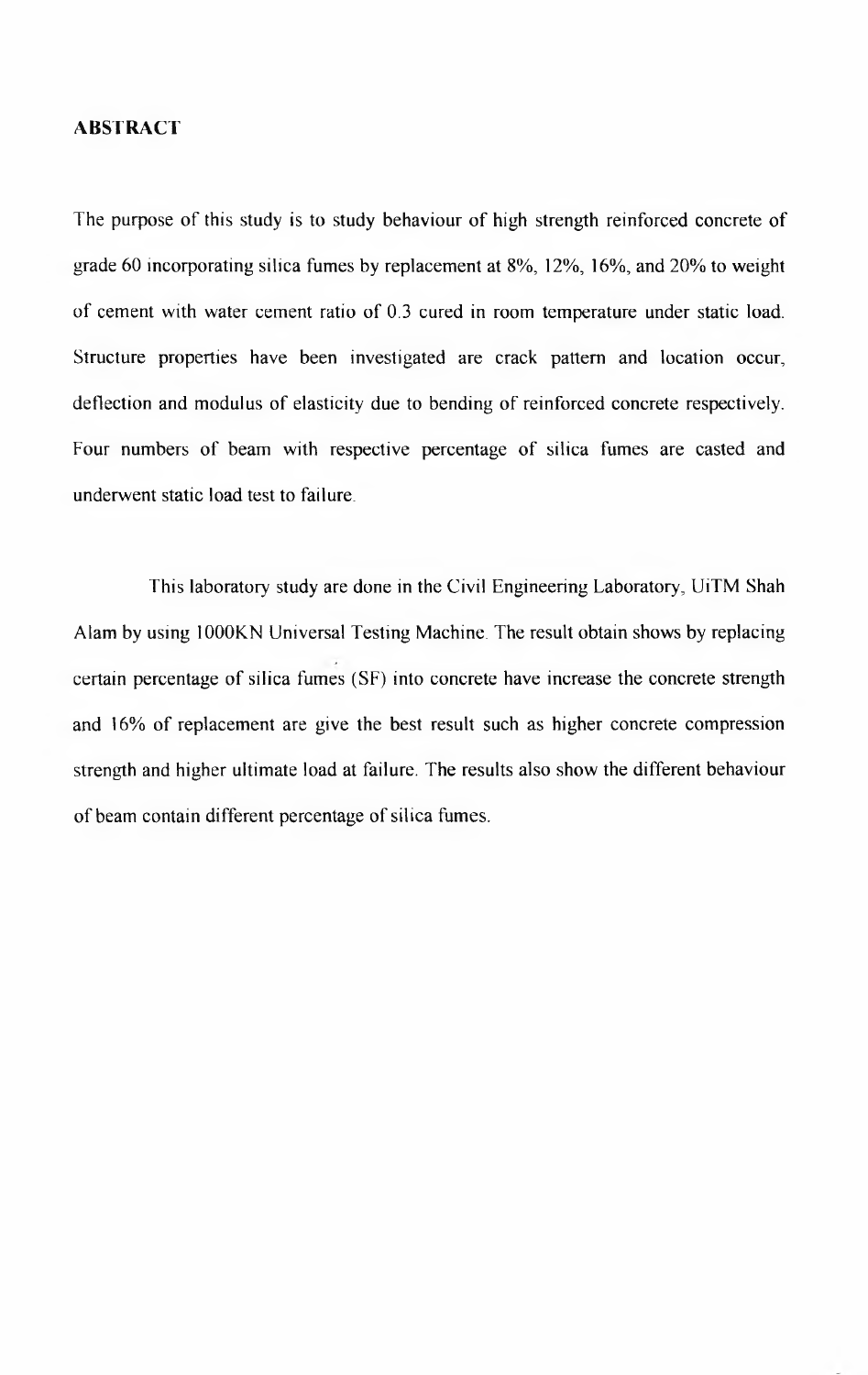### **TABLE OF CONTENTS**

### PAGE

| ACKNOWOLEDGEMENT         |                           |                                         |                |  |  |  |
|--------------------------|---------------------------|-----------------------------------------|----------------|--|--|--|
| <b>LIST OF NOTATIONS</b> |                           |                                         |                |  |  |  |
| <b>LIST OF FIGURES</b>   |                           |                                         |                |  |  |  |
| <b>LIST OF TABLES</b>    |                           |                                         |                |  |  |  |
| <b>LIST OF PHOTOS</b>    |                           |                                         |                |  |  |  |
| <b>LIST OF GRAPHS</b>    |                           |                                         |                |  |  |  |
| <b>ABSTRACT</b>          |                           |                                         | vii            |  |  |  |
| <b>CHAPTER ONE</b>       | $\mathbb{C}^{\mathbb{C}}$ | <b>INTRODUCTION</b>                     | 1              |  |  |  |
|                          | 1.1                       | <b>GENERAL</b>                          | 1              |  |  |  |
|                          | 1.2                       | <b>SCOPE OF STUDY AND OBJECTIVE</b>     | 3              |  |  |  |
|                          |                           |                                         |                |  |  |  |
| <b>CHAPTER TWO</b>       | ÷.                        | LITERATURE REVIEW                       | $\overline{4}$ |  |  |  |
|                          | 2.1                       | <b>CONCRETE GRADE</b>                   | $\overline{4}$ |  |  |  |
|                          | 2.2                       | HIGH STRENGTH CONCRETE                  | $\overline{4}$ |  |  |  |
|                          | 2.3                       | CHEMICAL COMPOSITION OF                 |                |  |  |  |
|                          |                           | <b>SILICA FUMES</b>                     | 5              |  |  |  |
|                          | 2,4                       | <b>DEFLECTION</b>                       | 7              |  |  |  |
|                          |                           | 2.4.1 Behaviour of Flexural Member      |                |  |  |  |
|                          |                           | <b>Under Deflection</b>                 | 8              |  |  |  |
|                          |                           | Method of Computing Deflection<br>2.4.2 | 9              |  |  |  |
|                          |                           | 2.4.2.1 Deflection Under Static Loading | 9              |  |  |  |